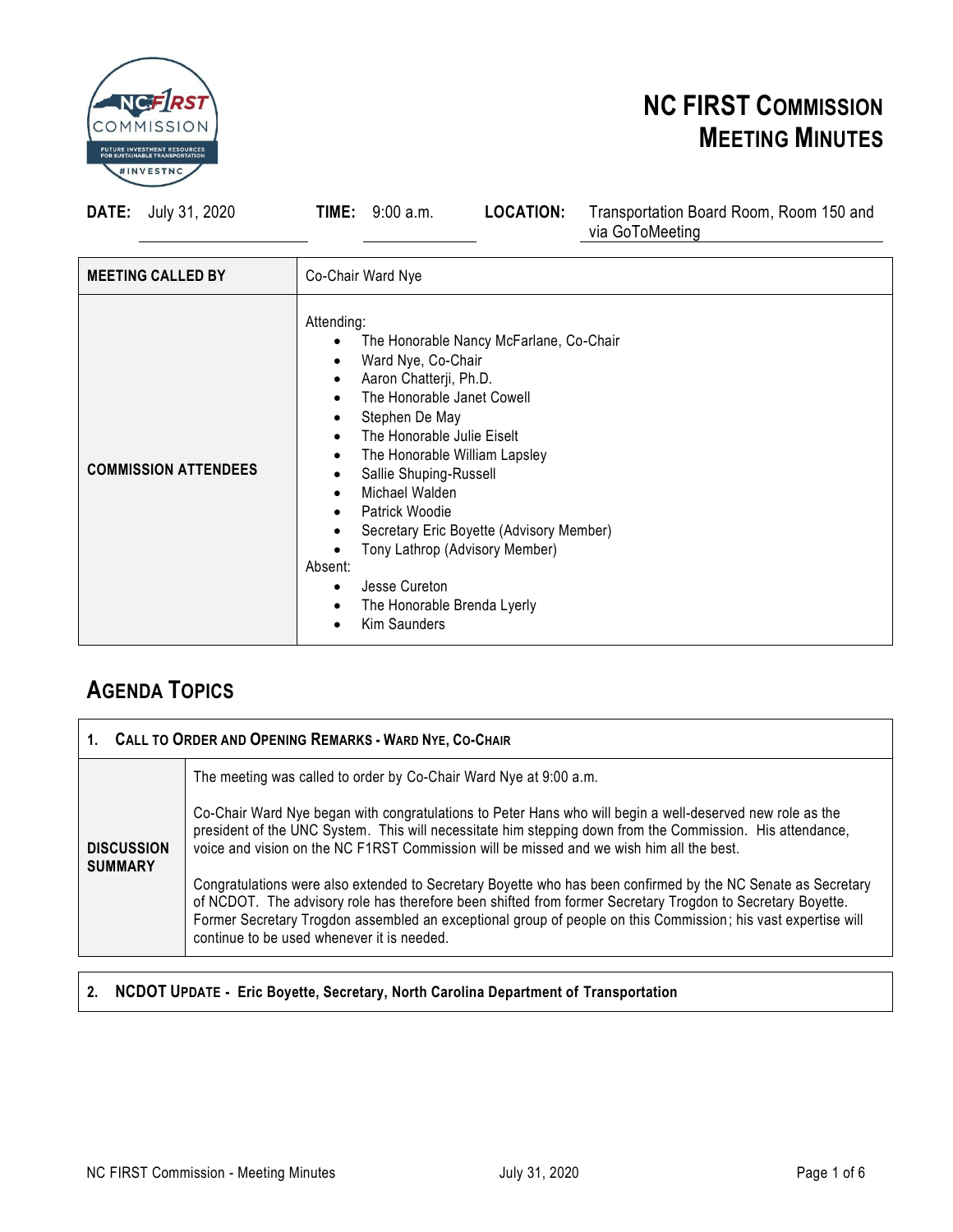

| <b>DISCUSSION</b><br><b>SUMMARY</b> | Key points from Secretary Boyette's presentation included:<br>We are above the cash floor, currently averaging just below \$400 million. We have done a great job on<br>our AP account by keeping our vendors paid; that amount has been kept below \$50 million for this week,<br>which is a drastic drop for us.<br>We are looking at other ways reduce our spending:<br>$\bullet$<br>Furloughs for employees (one of the toughest the Secretary has had to do in his career; but we<br>$\circ$<br>have strong, dependable employees who get the job done and understand the services they<br>provide to our citizens)<br>Working with our RPOs and MPOs on prioritization of next projects and previous prioritization of<br>$\circ$<br>projects - what can we do to help them since we have no federal funding for FAST projects. We<br>want to stay in balance on our cash, continue with increase in cash balance, and stay fiscally<br>responsible.<br>Working with congressional partners; a few calls this week on the stimulus four package;<br>$\circ$<br>however, we are having some difficulties with federal issues. We are very keen on this not only<br>for transportation funding that we may receive, but also modifications to the CARES act. We<br>have \$300 million set aside that we are working towards back funding some of our revenue loss;<br>we've had great conversations and we have some great promises from our partners; we are very<br>positive about that. It has helped increased our cash balance.<br>We have a DMV office from New Bern Ave that is moving to Rocky Mount - this move begins this<br>weekend. There was a pilot move a few weeks ago. The new facility is ready to be occupied, he toured it,<br>free parking, technology in new building is very impressive. The Commissioner and his team have done a<br>great job in making this a DMV for the future, preparing staff, and providing a great training facility.<br>We have activated the Joint Forces Headquarters this morning to monitor the storms through the weekend<br>$\bullet$<br>and beyond. We are already preparing for the weather: we met with Ferry Division offices and we are<br>ready to react to any storms that threaten our coast and our state. |
|-------------------------------------|---------------------------------------------------------------------------------------------------------------------------------------------------------------------------------------------------------------------------------------------------------------------------------------------------------------------------------------------------------------------------------------------------------------------------------------------------------------------------------------------------------------------------------------------------------------------------------------------------------------------------------------------------------------------------------------------------------------------------------------------------------------------------------------------------------------------------------------------------------------------------------------------------------------------------------------------------------------------------------------------------------------------------------------------------------------------------------------------------------------------------------------------------------------------------------------------------------------------------------------------------------------------------------------------------------------------------------------------------------------------------------------------------------------------------------------------------------------------------------------------------------------------------------------------------------------------------------------------------------------------------------------------------------------------------------------------------------------------------------------------------------------------------------------------------------------------------------------------------------------------------------------------------------------------------------------------------------------------------------------------------------------------------------------------------------------------------------------------------------------------------------------------------------------------------------------------------------------------------------------------------------------------------------|
|                                     | Questions and comments included:                                                                                                                                                                                                                                                                                                                                                                                                                                                                                                                                                                                                                                                                                                                                                                                                                                                                                                                                                                                                                                                                                                                                                                                                                                                                                                                                                                                                                                                                                                                                                                                                                                                                                                                                                                                                                                                                                                                                                                                                                                                                                                                                                                                                                                                |
|                                     | A comment from Co-Chair Nye stating that the American Association of State Highway Transportation<br>Officials (AASHTO) is advocating strongly for a stimulus of about \$37 billion which will go towards DOTs<br>across the country. Co-Chair Nye requested advice on anything we can do to further that cause.<br>Secretary Boyette suggested advising that we are the biggest developer in the state; if we have funding,<br>we can employ a lot of business who will employ a lot of people. As things move along maybe we can see<br>some transportation funding, which wasn't included in the original bill. If you need help with that, then talk<br>about job numbers and formulas. The NC House approves of us, where transportation is seen as a<br>stimulus for job growth, but we are struggling in the NC Senate.                                                                                                                                                                                                                                                                                                                                                                                                                                                                                                                                                                                                                                                                                                                                                                                                                                                                                                                                                                                                                                                                                                                                                                                                                                                                                                                                                                                                                                                  |

#### 3. MILES-BASED USER FEE SURVEY AND ANALYSIS OF DRIVING PATTERNS - Patricia Hendren, Ph.D., Executive Director, The **Eastern Transportation Coalition**

|                                     | Key points from Dr. Hendren's presentation included:                                                                                                                                                                                                                                                                                                                                                                                                                                                                                                                                                                                                                                                                                                                                                                                                                                                                                                   |
|-------------------------------------|--------------------------------------------------------------------------------------------------------------------------------------------------------------------------------------------------------------------------------------------------------------------------------------------------------------------------------------------------------------------------------------------------------------------------------------------------------------------------------------------------------------------------------------------------------------------------------------------------------------------------------------------------------------------------------------------------------------------------------------------------------------------------------------------------------------------------------------------------------------------------------------------------------------------------------------------------------|
| <b>DISCUSSION</b><br><b>SUMMARY</b> | The Eastern Transportation Coalition does a lot more than just the interstate, roads and bridges; we focus<br>$\bullet$<br>on multi-modal work and all roads all over the state, so we changed our name from I-95 Corridor Coalition.<br>All states are struggling with a sustainable funding source for transportation systems, but east-coast states<br>٠<br>are different: they are smaller, have a lot of travel across state lines and deal with many weather<br>challenges. Mileage-based user fees (MBUF) system means shifting from a fuel tax-based approach to a<br>distance-based approach to see if that will provide the sustainable funding<br>The Coalition entered into a grant program called Surface Transportation System Funding Alternatives<br>$\bullet$<br>(STSFA) Grants, winning four grants to focus on the unique characteristics of the east coast:<br>Out of state mileage: how will travel across boundaries be handled? |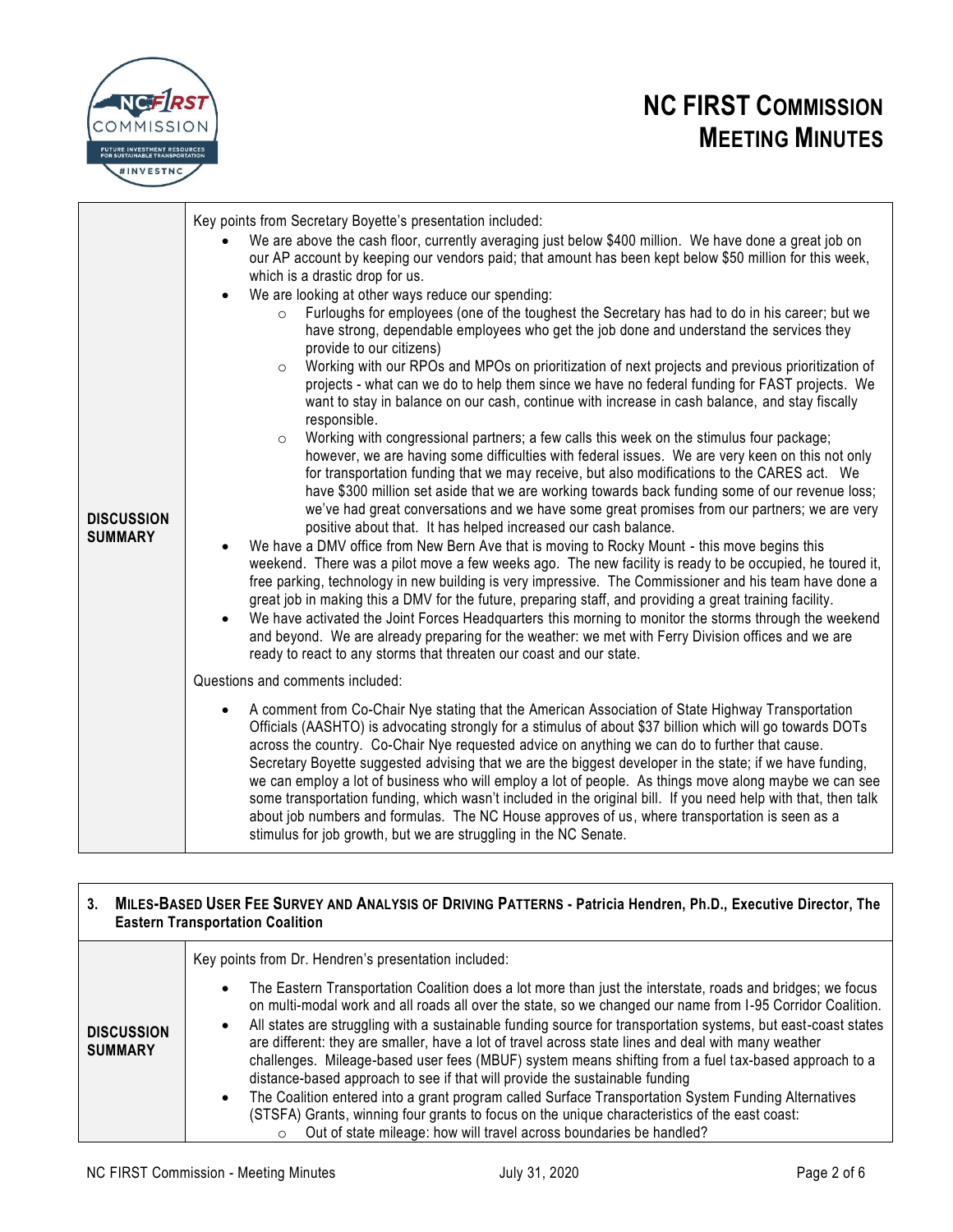

| Tolling: What is the relationship between tolling and MBUF?<br>$\circ$<br>Amenities: what can we offer people to make the change from the fuel tax more acceptable?<br>$\circ$<br>Trucking: How would the user fee work in a complicated trucking environment which is heavily<br>$\circ$<br>regulated?                                                                                                                                                                                                                                                                                                                                                                                                                                                                                                                                                                                                                                                                                                                                                                                                                                                                                                                                                                                                                                                               |
|-----------------------------------------------------------------------------------------------------------------------------------------------------------------------------------------------------------------------------------------------------------------------------------------------------------------------------------------------------------------------------------------------------------------------------------------------------------------------------------------------------------------------------------------------------------------------------------------------------------------------------------------------------------------------------------------------------------------------------------------------------------------------------------------------------------------------------------------------------------------------------------------------------------------------------------------------------------------------------------------------------------------------------------------------------------------------------------------------------------------------------------------------------------------------------------------------------------------------------------------------------------------------------------------------------------------------------------------------------------------------|
| NC residents were surveyed in April asking what they thought about MBUF. The results showed a few of<br>the following opinions:                                                                                                                                                                                                                                                                                                                                                                                                                                                                                                                                                                                                                                                                                                                                                                                                                                                                                                                                                                                                                                                                                                                                                                                                                                       |
| There is a real connection between transportation and quality of life.<br>$\circ$<br>Elected leaders should be focused on Infrastructure and Roads (top-tier issue).<br>$\circ$<br>There is no funding need for transportation (69% think current level is OK.<br>$\circ$<br>Once an explanation is given, MBUF is mostly viewed as fair, but they're split on implementing<br>$\circ$<br>MBUF as an alternative funding method. However, most believe that the Gas Tax is out of date<br>If the state rolls out an MBUF program, most are in favor of a voluntary program or having it<br>$\circ$<br>focusing on trucks.<br>It seems unfair to rural areas: longer distances to drive with lower fuel-efficiency vehicles.<br>$\circ$<br>There is a strong reaction when we talk about a distance fee, thinking it would be unfair to rural<br>communities. A Household Level analysis was done, showing what MBUF means for households (rural<br>and others), using census data, NC DMV data and LATCH (Local Area Travel Characteristics of<br>Households) data. NC was divided into 5 Geographies (Large Metro Urban, Large Metro Suburban, Small<br>Urban, Mixed, Rural). Findings included:<br>The estimated daily household vehicle miles travelled is higher for Mixed<br>$\circ$<br>Average fuel efficiency for vehicles is lower in Rural areas.<br>$\circ$ |
| Fuel types vary by geography with electric having a larger share in Large Metro and Suburban<br>$\circ$<br>areas<br>There would be minimal changes under MBUF. The bar graphs show that in the Large Metro<br>$\circ$<br>Urban areas there will be an average \$17 increase; data shows that Rural communities will<br>experience a \$17 decrease. This analysis is based on a 1-1 shift; the per mile rate is based on<br>the current fuel tax in NC.<br>Drivers pay for what they use: hybrid, plug-in hybrid electric vehicles (PHEV), electric vehicles<br>$\circ$<br>will pay an increased percentage of fees. They are saving on fuel with Gas Tax; however, with a<br>shift to a MBUF they will still be saving on fuel, which is the real cost of driving a vehicle.                                                                                                                                                                                                                                                                                                                                                                                                                                                                                                                                                                                          |
| Questions and comments at this point included:                                                                                                                                                                                                                                                                                                                                                                                                                                                                                                                                                                                                                                                                                                                                                                                                                                                                                                                                                                                                                                                                                                                                                                                                                                                                                                                        |
| A query on how we would set our rates, what would this look like if we had a different rate. That can be<br>$\bullet$<br>looked into, but that is where policy comes in. This shows a Revenue-neutral approach.<br>The data shows a 200% difference between LM Urban and Rural: a difference of less than \$20. How<br>٠<br>much is \$20 worth to most people? A lot of our residents are hurting right now, so \$20 could be a lot.<br>The two key factors are the number of miles driven on a daily basis and the type of vehicle.<br>A request for additional information: what % of the total gas tax collections is represented by each of these<br>5 Geographies? We can work on getting that info to everyone. It seems that there are fewer drivers in<br>those rural communities than in the urban communities.<br>This is a total replacement consideration. Can we consider a mixture of the two: Gas Tax and MBUF?<br>$\bullet$                                                                                                                                                                                                                                                                                                                                                                                                                           |
| That approach is gaining momentum across the country: instead of a registration fee, drivers would have<br>an option to enroll in MBUF. This analysis is a start, but we don't know where it will go in the future. We<br>need to educate people, then grapple with how we are practically going to do this.                                                                                                                                                                                                                                                                                                                                                                                                                                                                                                                                                                                                                                                                                                                                                                                                                                                                                                                                                                                                                                                          |
| Dr. Hendren continued with the presentation:                                                                                                                                                                                                                                                                                                                                                                                                                                                                                                                                                                                                                                                                                                                                                                                                                                                                                                                                                                                                                                                                                                                                                                                                                                                                                                                          |
| The MBUF Pilot in NC provides real-world experience for NC residents: put a device in your vehicle and<br>find out how much you are paying and what you would pay under a MBUF approach. We found out that<br>when knowledge was increased, privacy concerns dropped. If you are interested, sign up by talking to Dr.<br>Hendren or Amna Cameron. The pilot dates will be August 1 - Dec 31, 2020. We want people who are                                                                                                                                                                                                                                                                                                                                                                                                                                                                                                                                                                                                                                                                                                                                                                                                                                                                                                                                            |

engaged with this topic; right now, 135 out of 150 are recruited.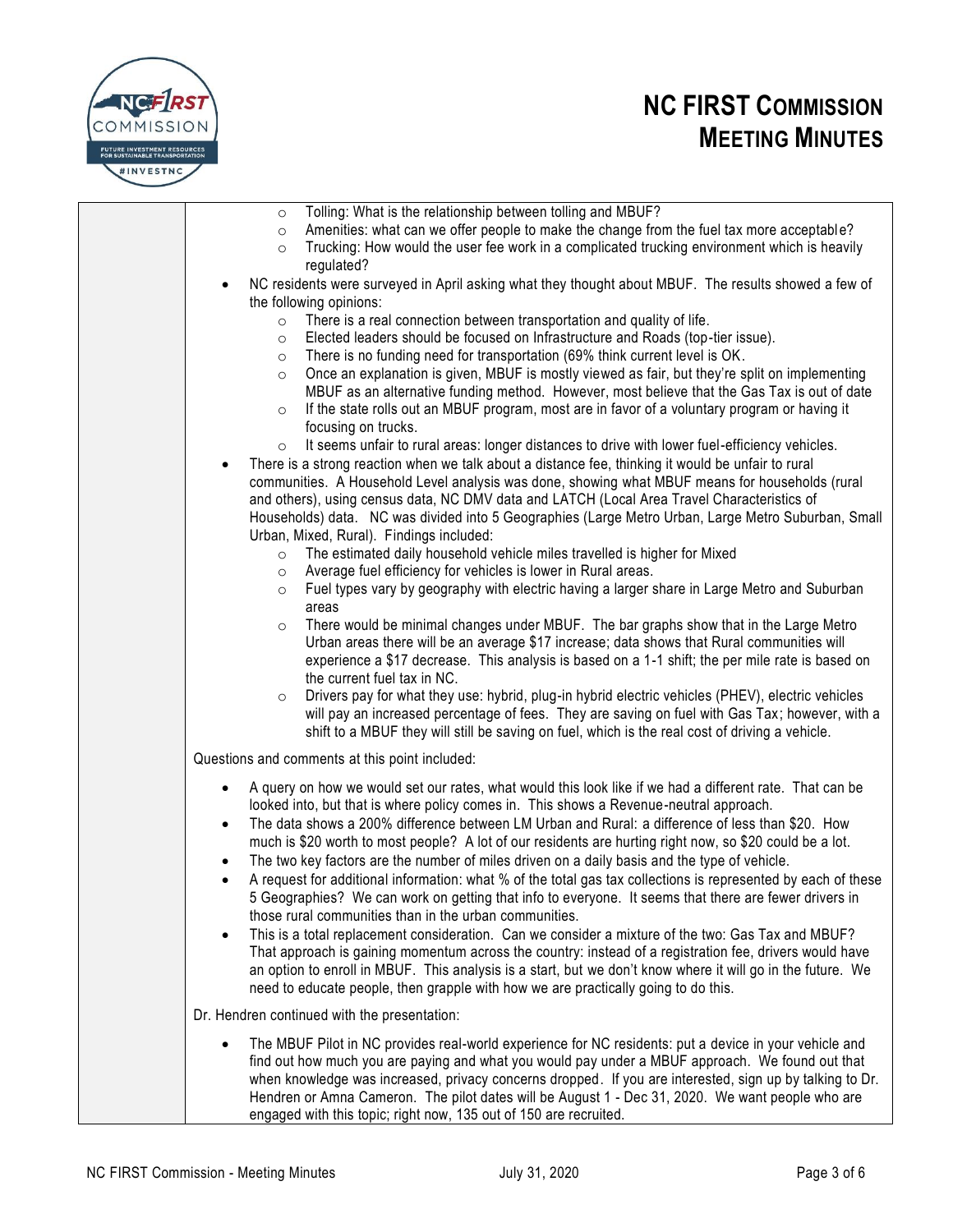

| What does all this mean for NC? We can learn from other states and lay out options for our state for<br>$\bullet$<br>finding a sustainable source. The work from these grants will help NC move forward. There is not just<br>one path forward, a combination of paths.                                                                                                                                                                                                                                                                                                                                                                                                                                                                                                                                                                                                                                                                                                                                                                                                                                                                                                                                                                                                                                                                                                                                                                                                                                                                                                                                                                                                                |
|----------------------------------------------------------------------------------------------------------------------------------------------------------------------------------------------------------------------------------------------------------------------------------------------------------------------------------------------------------------------------------------------------------------------------------------------------------------------------------------------------------------------------------------------------------------------------------------------------------------------------------------------------------------------------------------------------------------------------------------------------------------------------------------------------------------------------------------------------------------------------------------------------------------------------------------------------------------------------------------------------------------------------------------------------------------------------------------------------------------------------------------------------------------------------------------------------------------------------------------------------------------------------------------------------------------------------------------------------------------------------------------------------------------------------------------------------------------------------------------------------------------------------------------------------------------------------------------------------------------------------------------------------------------------------------------|
| Questions and comments at this point included:                                                                                                                                                                                                                                                                                                                                                                                                                                                                                                                                                                                                                                                                                                                                                                                                                                                                                                                                                                                                                                                                                                                                                                                                                                                                                                                                                                                                                                                                                                                                                                                                                                         |
| A question on the Pilot, verifying that it is not an actual exchange of funds, but rather a simulation<br>$\bullet$<br>payment based on the data from the vehicle, showing what the data would be if we were actually enrolled<br>in a MBUF plan, comparing to the Gas Tax. A monthly statement is provided showing the Fuel Tax<br>approach (what you do pay), and distance based approach (what you would pay). Data will be destroyed<br>30 days after the pilot; same as done last year. A Commission member recommended the Pilot: last year<br>he simply put in the device under his steering wheel, and it provided great information.<br>A query on how to handle a big picture problem of interstate traffic and trucks going through. Is the<br>$\bullet$<br>solution for capturing that revenue to get to the point to where most states are cooperating on this<br>program, and agree to allocate funds? We are trying to bring NC's voice and our neighbors' voices into<br>this, but we can't make this shift without multiple states shifting as well. The out of state travel is too<br>large. We do have good examples in the International Fuel Tax Agreement (IFTA) and the tolling industry<br>from which to start.<br>A comment that we are at the technological point where vehicles can inform the manufacturer of location<br>$\bullet$<br>and direction, however there must be an agreement in place.  This is a national challenge as we work<br>towards connected vehicles since there is a question on who owns that information. The technology in<br>vehicles is not the barrier; it's how to access that data. One commissioner member advised that she |
| legally owned her data and had to sign it over to participate in a study.<br>A question on how effective the pilots will be, and how the money will be transferred to DOT/DMV. That<br>$\bullet$<br>will need to be figured out.                                                                                                                                                                                                                                                                                                                                                                                                                                                                                                                                                                                                                                                                                                                                                                                                                                                                                                                                                                                                                                                                                                                                                                                                                                                                                                                                                                                                                                                       |

#### **4. MODERNIZING EXISTING REVENUE SOURCES - Amna Cameron, Deputy Director, Office of Strategic Initiatives and Program Support**

|                                     | Key points from Ms. Cameron's presentation included:                                                                                                                                                                                                                                                                                                                                                                                                                                                                                                                                                                                                                                                                                                                                                                                                                                                                                                                                                                                                                                                                                                                                                                                                                                                                                                                                                                                                                                                                                                                                                                                                                                                                            |
|-------------------------------------|---------------------------------------------------------------------------------------------------------------------------------------------------------------------------------------------------------------------------------------------------------------------------------------------------------------------------------------------------------------------------------------------------------------------------------------------------------------------------------------------------------------------------------------------------------------------------------------------------------------------------------------------------------------------------------------------------------------------------------------------------------------------------------------------------------------------------------------------------------------------------------------------------------------------------------------------------------------------------------------------------------------------------------------------------------------------------------------------------------------------------------------------------------------------------------------------------------------------------------------------------------------------------------------------------------------------------------------------------------------------------------------------------------------------------------------------------------------------------------------------------------------------------------------------------------------------------------------------------------------------------------------------------------------------------------------------------------------------------------|
| <b>DISCUSSION</b><br><b>SUMMARY</b> | NC Motor Fuel Tax: The NC motor fuel tax is formula-based; a new formula went into effect January 2017.<br>$\bullet$<br>The MBUF could be a replacement, but it won't happen in the next few years, so we have to look<br>$\circ$<br>at the motor fuels tax and see what we can do to make the formula work.<br>NC is perceived as a high gas tax state; this is true when compared to our neighbors, but<br>$\circ$<br>average across the country. Diesel is associated with commercial travel, and those vehicles<br>cause the most road damage. It is perceived as fair by most states that they should be taxed<br>higher.<br>There are many refunds and exemptions to the Motor Fuels Tax. Two items to focus on are the<br>$\circ$<br>one for nonprofits and the 1% discount for paying on time. Other states are repealing the timely<br>payment discount.<br>Options for consideration for the fuel tax include a sales tax in addition/lieu of motor fuels tax, the<br>$\circ$<br>MBUF, an increase fuel taxes, reduction/elimination of refunds or exemptions, application of<br>separate excise taxes on some items where funds are diverted from NCDOT, authorization of<br>local option motor fuels taxes and adjusting the fuel tax formula.<br>Highway Use Tax (HUT): NC rate of 3% is among the lowest in the nation; the rate has never been<br>$\bullet$<br>adjusted. Revenues from HUT are restructured so they are put into the Highway Trust Fund.<br>Options for consideration for the HUT include raising the tax rate, eliminate, apply a cap or vary<br>$\circ$<br>the rate based on purchase price, eliminate or raise existing \$2000 cap on Class A & B vehicles<br>and authorize local option tax. |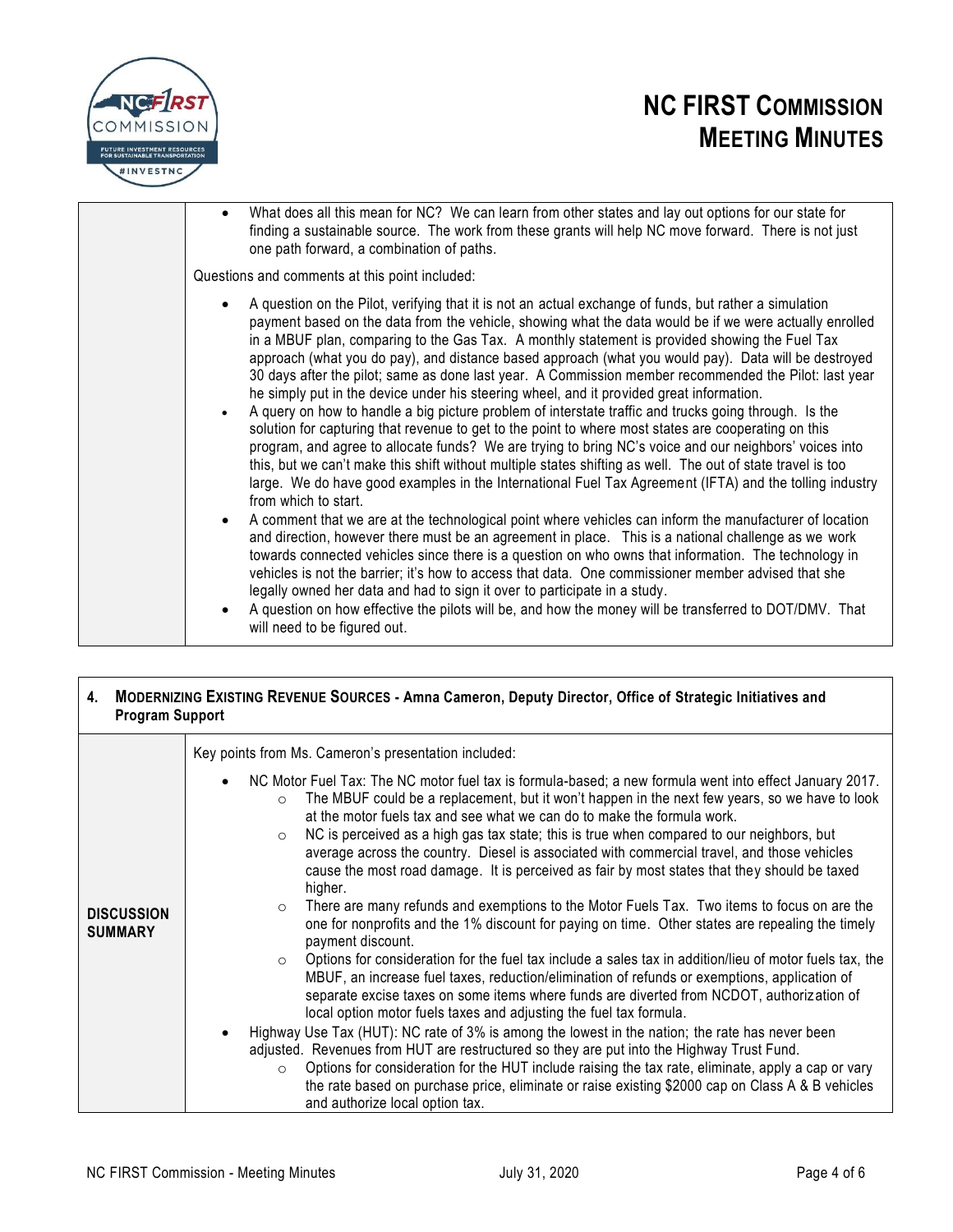

| DMV Registration Fees: The NCDMV registration fees vary by weight. There was a rate increase of 30%<br>$\bullet$<br>on July 1, 2020. Other states have flat fees, a combination of weight and miles travelled fee, miles-based<br>fee or the fee is based on weight, vehicle age, horsepower or vehicle value.<br>Options for consideration for the DMV Registration Fees: increase personal vehicle registration<br>$\circ$<br>fees, vary certain fees to account for vehicle weight (road damage), annual maintenance fee and<br>application of yearly inflationary adjustment.<br>Ferry Tolling: : NCDOT has seven ferry routes, three of which are tolled; add tolls to the remaining four<br>routes.<br>General Fund Transfers: receipt of revenues from short-term rental leases, vehicle subscription services<br>$\bullet$<br>and car sharing companies and sales tax on transportation-related goods and services. Other options<br>include sales tax on e-commerce and shipping. |
|--------------------------------------------------------------------------------------------------------------------------------------------------------------------------------------------------------------------------------------------------------------------------------------------------------------------------------------------------------------------------------------------------------------------------------------------------------------------------------------------------------------------------------------------------------------------------------------------------------------------------------------------------------------------------------------------------------------------------------------------------------------------------------------------------------------------------------------------------------------------------------------------------------------------------------------------------------------------------------------------|
| Questions and comments included:                                                                                                                                                                                                                                                                                                                                                                                                                                                                                                                                                                                                                                                                                                                                                                                                                                                                                                                                                           |
| A query on whether it is within the NCDOT's authority to apply separate excise taxes on some items where<br>$\bullet$<br>funds are diverted from NCDOT, or will it require act of legislature? It will require an act of legislature.<br>A request for the number of local option motor fuels taxes in NC, and whether the revenue generated<br>$\bullet$<br>would go to the local government or to NCDOT. There are none in NC, however if there were, it would<br>depend on structure; the local government could determine how those funds are spent. There was an<br>additional comment, stating that if local people knew that the local option motor fuels tax could bring in<br>revenue locally, they might be all over that option.<br>A comment on ride-sharing companies: currently they pay an annual fee of \$5000, which is not shared at<br>$\bullet$<br>the local level; this is an opportunity for us to look into the tax revenue opportunity from ride-shares.           |

| 5. COMMISSION DISCUSSION - Co-Chairs Ward Nye and Nancy McFarlane |                                                                                                                                                                                                                                                                                                                                                                                                                                                                                                                                                                                                                                                                                                                                                                                                                                                                                                                                                                           |
|-------------------------------------------------------------------|---------------------------------------------------------------------------------------------------------------------------------------------------------------------------------------------------------------------------------------------------------------------------------------------------------------------------------------------------------------------------------------------------------------------------------------------------------------------------------------------------------------------------------------------------------------------------------------------------------------------------------------------------------------------------------------------------------------------------------------------------------------------------------------------------------------------------------------------------------------------------------------------------------------------------------------------------------------------------|
| <b>DISCUSSION</b><br><b>SUMMARY</b>                               | Ward Nye took a moment to thank everyone for their engagement and asked the group for broad commentary as<br>the meeting was closed out. He began with several non-exclusive concepts or notions:<br>Do no near-term harm<br>$\bullet$<br>Don't abandon tools that have worked, while looking at new funding choices that are thoughtful and<br>$\bullet$<br>durable<br>Employ an array of diverse sources<br>$\bullet$<br>Assure that we have nexus maintained between proposed fee and wear and tear on our infrastructure<br>Mr. Nye's Top Ten list:                                                                                                                                                                                                                                                                                                                                                                                                                   |
|                                                                   | Reset the formula and index the Motor Fuel Tax but mandate a floor<br>2.<br>Look at HUT as a regional average; revisit within reasonable time period<br>3.<br>Adjust DMV fees upwardly using heavier weights and/or higher emissions as primary criteria<br>Impose alternative Highway Use fees on vehicle subscription services<br>4.<br>Expand tolling with broadened flexibility on the use of the generated funds<br>5.<br>Look at MBUF, using annual inspection process for most vehicles while offering a GPS alternative for<br>6.<br>those who travel extensively out of state<br>7. Look at some way to have a fee on when electric vehicles are plugged in<br>Tax on transportation network companies (such as Uber and Lyft)<br>8.<br>Dedicated sales tax from auto parts, accessories and related services<br>9.<br>10. Fee or tax attached to Bills of Lading relative to e-commerce deliveries<br>Questions or comments on Mr. Nye's Top Ten list included: |
|                                                                   | A comment that the list was very thoughtful                                                                                                                                                                                                                                                                                                                                                                                                                                                                                                                                                                                                                                                                                                                                                                                                                                                                                                                               |